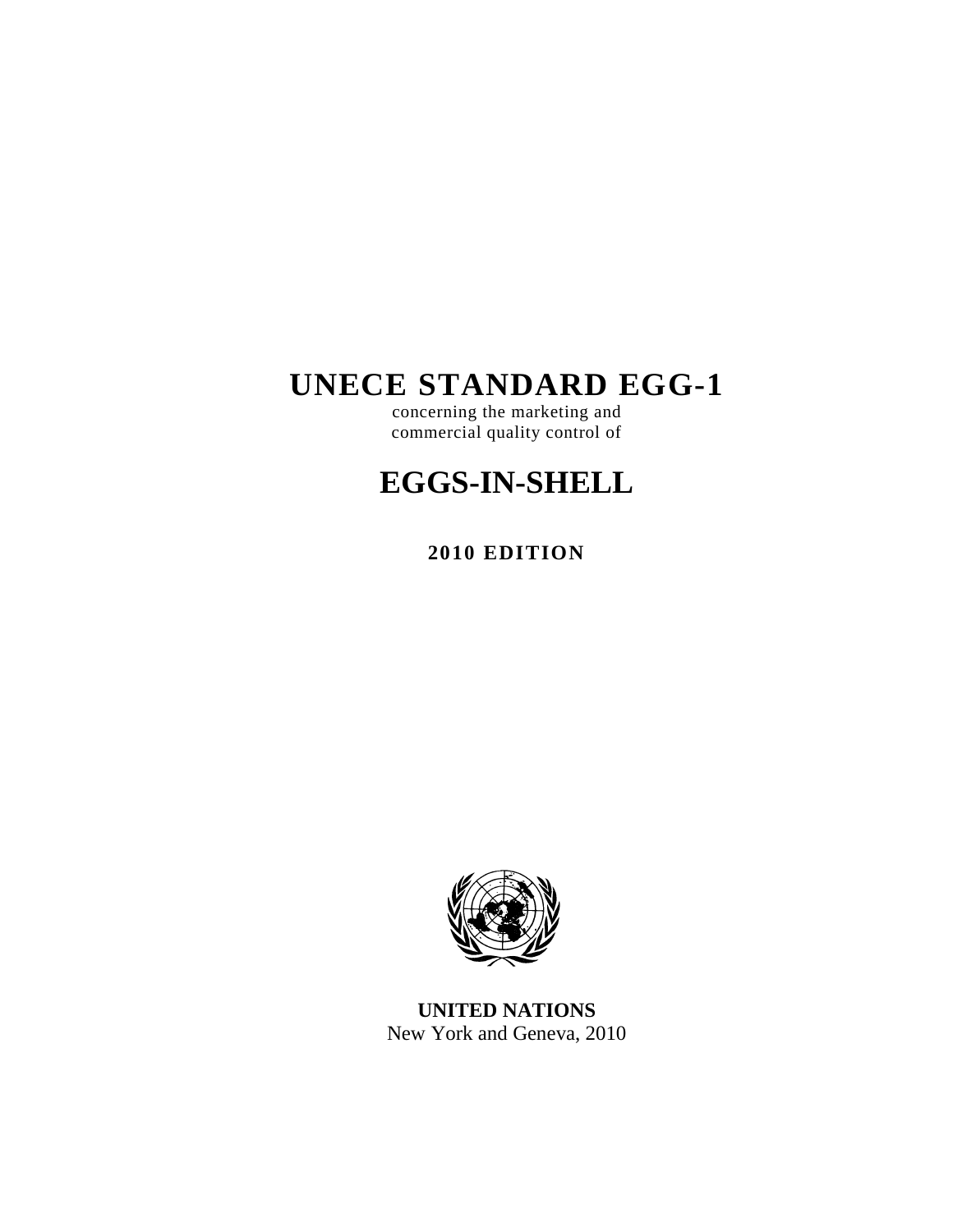#### **NOTE**

#### **Working Party on Agricultural Quality Standards**

The commercial quality standards developed by the United Nations Economic Commission for Europe (UNECE) Working Party on Agricultural Quality Standards help facilitate international trade, encourage high-quality production, improve profitability and protect consumer interests. UNECE standards are used by Governments, producers, traders, importers and exporters, and other international organizations. They cover a wide range of agricultural products, including fresh fruit and vegetables, dry and dried produce, seed potatoes, meat, cut flowers, eggs and egg products.

Any member of the United Nations can participate, on an equal footing, in the activities of the Working Party. For more information on agricultural standards, please visit our website <www.unece.org/trade/agr>.

The present revised Standard for Eggs-in-Shell is based on document ECE/TRADE/C/WP.7/2009/14, reviewed and adopted by the Working Party at its sixty-sixth session.

The designations employed and the presentation of the material in this publication do not imply the expression of any opinion whatsoever on the part of the United Nations Secretariat concerning the legal status of any country, territory, city or area or of its authorities, or concerning the delimitation of its frontiers or boundaries. Mention of company names or commercial products does not imply endorsement by the United Nations.

All material may be freely quoted or reprinted, but acknowledgement is requested.

Please contact the following address with any comments or enquiries:

Agricultural Standards Unit Trade and Timber Division United Nations Economic Commission for Europe Palais des Nations Geneva 10, CH-1211, Switzerland e-mail: agristandards@unece.org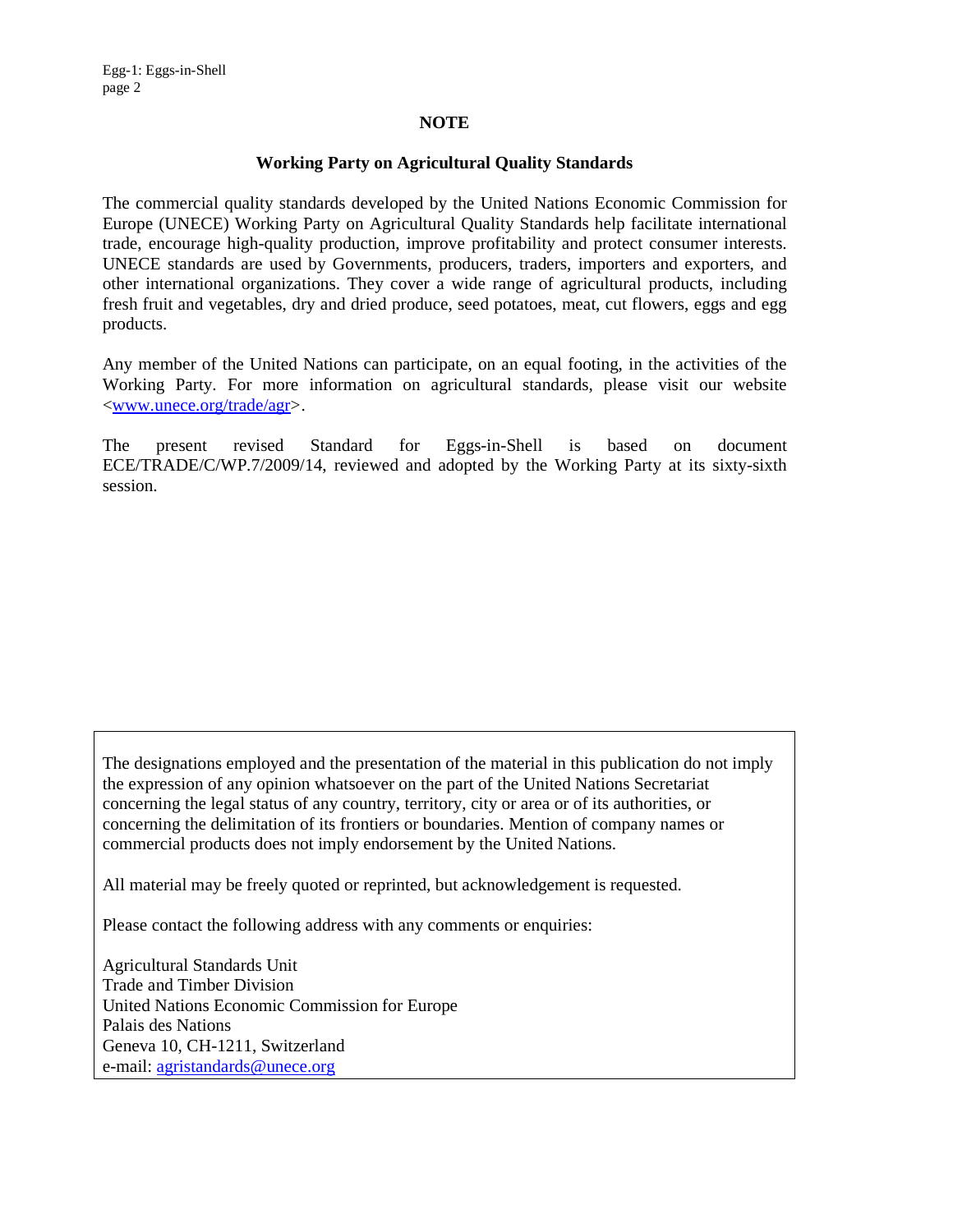$Egg-1: Eggs-in-Shell  
page 3$ 

# **CONTENTS**

|          |                 |                                                  | Paragraphs | Page           |
|----------|-----------------|--------------------------------------------------|------------|----------------|
| I.       |                 |                                                  | $1 - 30$   | 4              |
|          | А.              |                                                  | $1 - 3$    | $\overline{4}$ |
|          | Β.              |                                                  | $4 - 7$    | 4              |
|          | $\mathcal{C}$ . |                                                  | $8 - 30$   | 5              |
| $\Pi$ .  |                 |                                                  | $31 - 42$  | 6              |
|          | A.              |                                                  | $31 - 33$  | 6              |
|          | <b>B.</b>       |                                                  | 34         | $\overline{7}$ |
|          | C.              |                                                  | $35 - 38$  | $\overline{7}$ |
|          | D.              |                                                  | $39 - 42$  | 8              |
| III.     |                 |                                                  | $43 - 44$  | 9              |
| $IV_{-}$ |                 |                                                  | 45         | 9              |
| V.       |                 |                                                  | $46 - 48$  | 9              |
|          | A.              |                                                  | 46         | 9              |
|          | <b>B.</b>       |                                                  | 47         | 10             |
|          | $\mathsf{C}$ .  |                                                  | 48         | 10             |
| VI.      |                 |                                                  | $49 - 61$  | 11             |
|          | Α.              |                                                  | $50 - 56$  | 11             |
|          | <b>B.</b>       |                                                  | $57 - 58$  | 12             |
|          | $\mathcal{C}$ . |                                                  | $59 - 61$  | 13             |
| VII.     |                 |                                                  | $62 - 64$  | 13             |
|          | A.              |                                                  | 62         | 13             |
|          | <b>B.</b>       |                                                  | 63         | 14             |
|          | $\mathcal{C}$ . |                                                  | 64         | 14             |
|          |                 | VIII. PROVISIONS CONCERNING PACKING, STORING AND |            |                |
|          |                 |                                                  | $65 - 71$  | 14             |
| IX.      |                 | PROVISIONS CONCERNING CONFORMITY-ASSESSMENT      |            |                |
|          |                 |                                                  | 72 - 74    | 14             |
| Χ.       |                 | UNECE CODE FOR PURCHASER REQUIREMENTS            |            |                |
|          |                 |                                                  | $75 - 77$  | 15             |
|          | $\mathsf{A}$ .  |                                                  | 75         | 15             |
|          | <b>B.</b>       |                                                  | $76 - 77$  | 15             |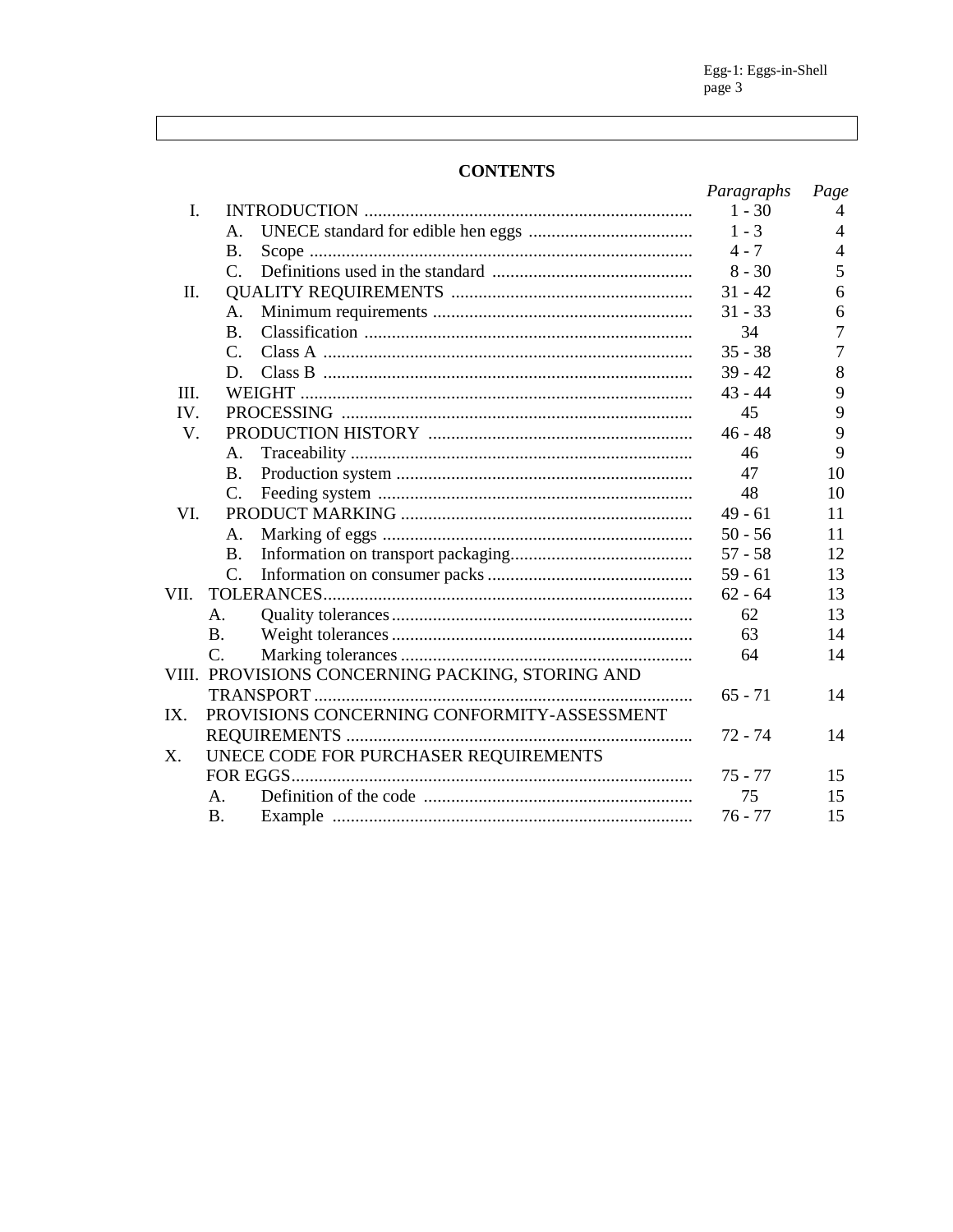# **UNECE STANDARD EGG-1**

concerning the marketing and commercial quality control of

# **EDIBLE HEN EGGS-IN-SHELL**

# **I. INTRODUCTION**

#### **A. UNECE standard for edible hen eggs**

1. The purpose of the UNECE standard for edible hen eggs is to facilitate trade by recommending an international language for use between buyer and seller. The language describes eggs traded internationally and defines a coding system for communication and electronic trade.

2. As the standard is updated regularly, egg producers and traders who believe that additional items are needed or that existing items are inaccurate or no longer being traded are encouraged to contact the UNECE secretariat. Changes requiring immediate attention are published on the UNECE website at: <http://www.unece.org/trade/agr/standards.htm>.

|  |  | In the UNECE coding system (chapter $X$ ), the following code is used for eggs: |  |
|--|--|---------------------------------------------------------------------------------|--|
|  |  |                                                                                 |  |

| Type of egg     | <b>UNECE</b> code (data field 1) |
|-----------------|----------------------------------|
| Edible hen eggs | 80                               |
| Industrial eggs | 81                               |

#### **B. Scope**

4. This standard recommends commercial quality requirements for edible hen eggs; industrial eggs are not covered by the standard. It provides a variety of options to purchasers for grading, packing, labelling and other aspects concerning eggs traded internationally. Countries are advised to establish a quality-control system for eggs.

5. To ensure that items comply with the requirements of this standard, purchasers may choose to use the services of an independent, unbiased third party.

6. To supply eggs across international borders, legislative requirements relating to food hygiene and veterinary control must be complied with. The standard does not attempt to prescribe those aspects, which are covered elsewhere: such provisions are left for national or international legislation or the requirements of the importing country.

7. The standard contains references to other international agreements, standards and codes of practice which aim to provide guidance to Governments on upholding quality and food hygiene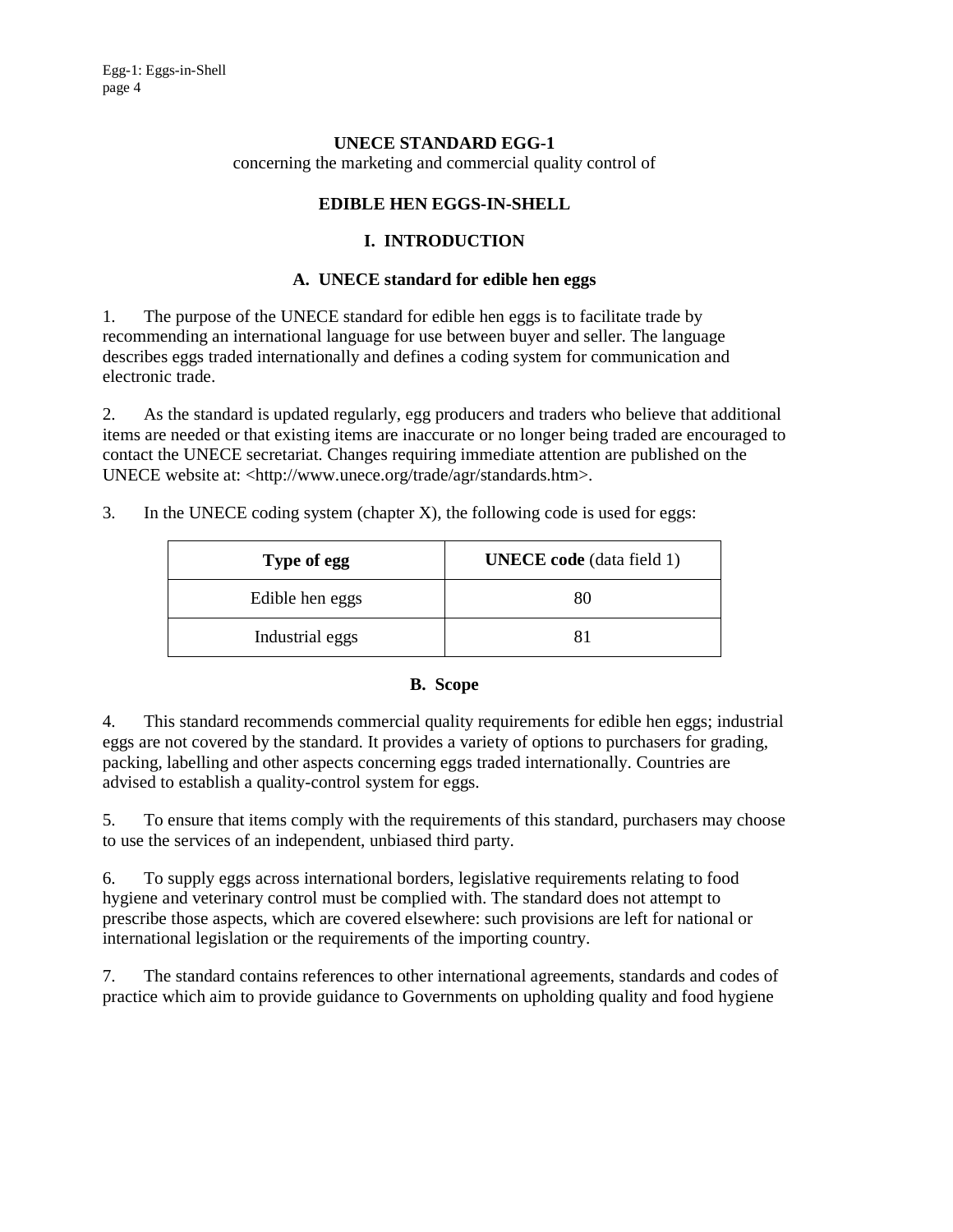rules. The Codex Alimentarius Commission standards, guidelines and codes of practice should be consulted as the international reference on health and hygiene requirements.<sup>1</sup>

### **C. Definitions used in the standard**

8. This standard applies to hen eggs-in-shell fit for direct human consumption and for use in the food and/or non-food industries.

9. All eggs must originate from laying hens or laying hens of breeding stock kept on farms regularly operated under the applicable regulations pertaining to food safety and inspection.

10. **Eggs** are eggs-in-shell - other than broken, incubated, or thermally processed eggs - that are produced by hens of the species *Gallus gallus* and are fit for direct human consumption or for the preparation of egg products.

11. **Fresh eggs** are eggs that have not been washed or cleaned, before or after grading, and that have not been treated for preservation or chilled in premises or plants where the temperature is artificially maintained at  $\lt + 5^\circ$  C. Fresh eggs are collected on a daily basis.<sup>2</sup>

12. **Chilled eggs** are eggs that have been refrigerated in premises artificially maintained at a temperature  $\geq 0^{\circ}$  C and  $\lt +5^{\circ}$  C.<sup>3</sup>

13. **Preserved eggs** are eggs which have been preserved, whether refrigerated or not, in a gas mixture, the composition of which differs from that of atmospheric air, or eggs that have undergone any other preservative treatment.

14. **Industrial (non-food) eggs** are eggs not intended for human consumption.

15. **Slightly soiled eggs** are eggs with superficial soiling not exceeding in all 1/8 of the total surface of the eggshell, or accumulations not exceeding 1/16 of the total surface of the eggshell. In both cases the shell is to be free of blood rings and excreta.

16. **Cracked eggs** are eggs with shells that have damage visible to the naked eye but undamaged egg membranes.

17. **Broken eggs** are eggs with cracked shells and damaged membranes, resulting in the exposure of their contents.

18. **Incubated eggs** are eggs from the time of insertion in the incubator onwards.

 $\overline{a}$ 

<sup>&</sup>lt;sup>1</sup> In particular the Joint FAO/WHO Codex Alimentarius Commission Code of Hygienic Practice for Eggs and Egg Products, CAC/RCP 15-1976, adopted 1976, amendments 1978, revision 2007. In European Union countries, regulations (EC) No. 852/2004 and (EC) No. 853/2004 on the hygiene of foodstuffs are also applicable to eggs.

<sup>&</sup>lt;sup>2</sup> Depending on the national legislation, the collection frequency may be different, but not less than once a week. In the EU countries fresh eggs must be packed and graded not later than the first working day after arrival at the packing station. Fresh eggs have limited "sell-by" and "best before" ("minimum durability") dates.

<sup>&</sup>lt;sup>3</sup> Chilled eggs are not allowed in the EU market.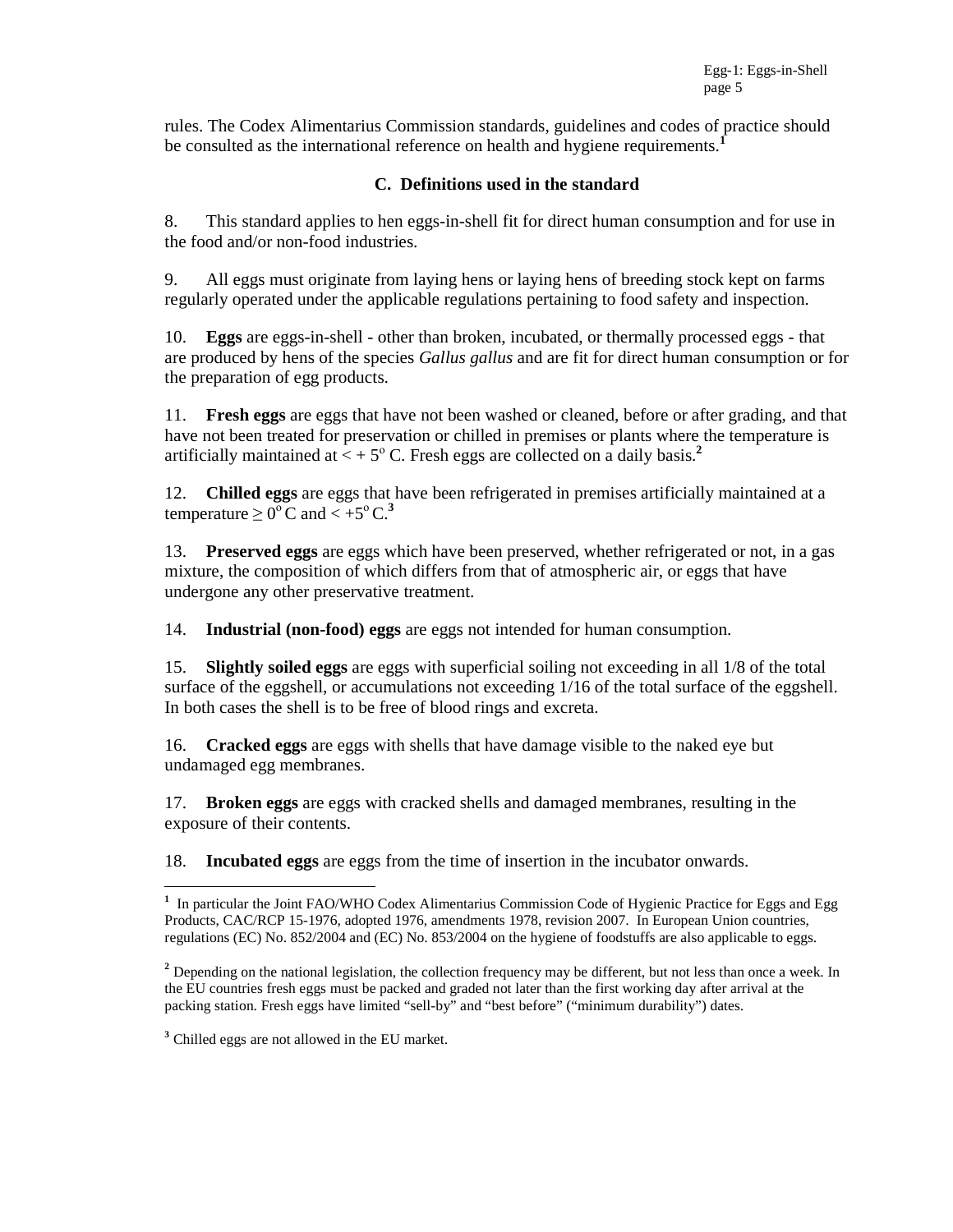19. **Foreign matter** consists of organic or inorganic substances of internal or external origin within the contents.

20. **Commodity lot** is a batch of eggs from the same production site or packing centre, situated in one place, laid on the same day or with the same minimum durability or packing date, packed in uniform containers, produced using the same type of farming and, if graded, of one quality class, transported together and presented once for inspection purposes.

21. **Laying date or period** is the day on which the eggs were laid. When the period is used, it is counted from the first day of the week.

22. **Sell-by date** is the maximum time limit for sale of the egg to the final consumer.

23. **Best-before** (**minimum durability)** is the date until which the egg retains its specific properties when properly stored.

24. **Consumer pack** is a wrapping containing Class A eggs, excluding transport packaging.

25. **Transport packaging** is a shipping container used for the transport and distribution of eggs.

26. **Final consumer** is the ultimate consumer of eggs who will not use them as part of any food-business operation or activity.

27. **Food industry** is any establishment that produces food products intended for human consumption, excluding mass caterers.

28. **Non-food industry** is any business producing products containing eggs not intended for human consumption.

29. **Producer code** is the distinguishing number of the production site.

30. **Traceability** is the ability to trace and follow eggs through all stages of production, processing and distribution.

# **II. QUALITY REQUIREMENTS**

# **A. Minimum requirements**

31. Eggs shall not:

- (a) Be damaged (cracked or broken) at candling; cracked eggs are allowed in Class B
- (b) Have a soiled shell, except in Class B
- (c) Contain visible foreign matter at candling
- (d) Have an odour (except that Class B chilled eggs may have a slight odour of cold storage and Class B preserved eggs may have a slight odour resulting from the method of preservation)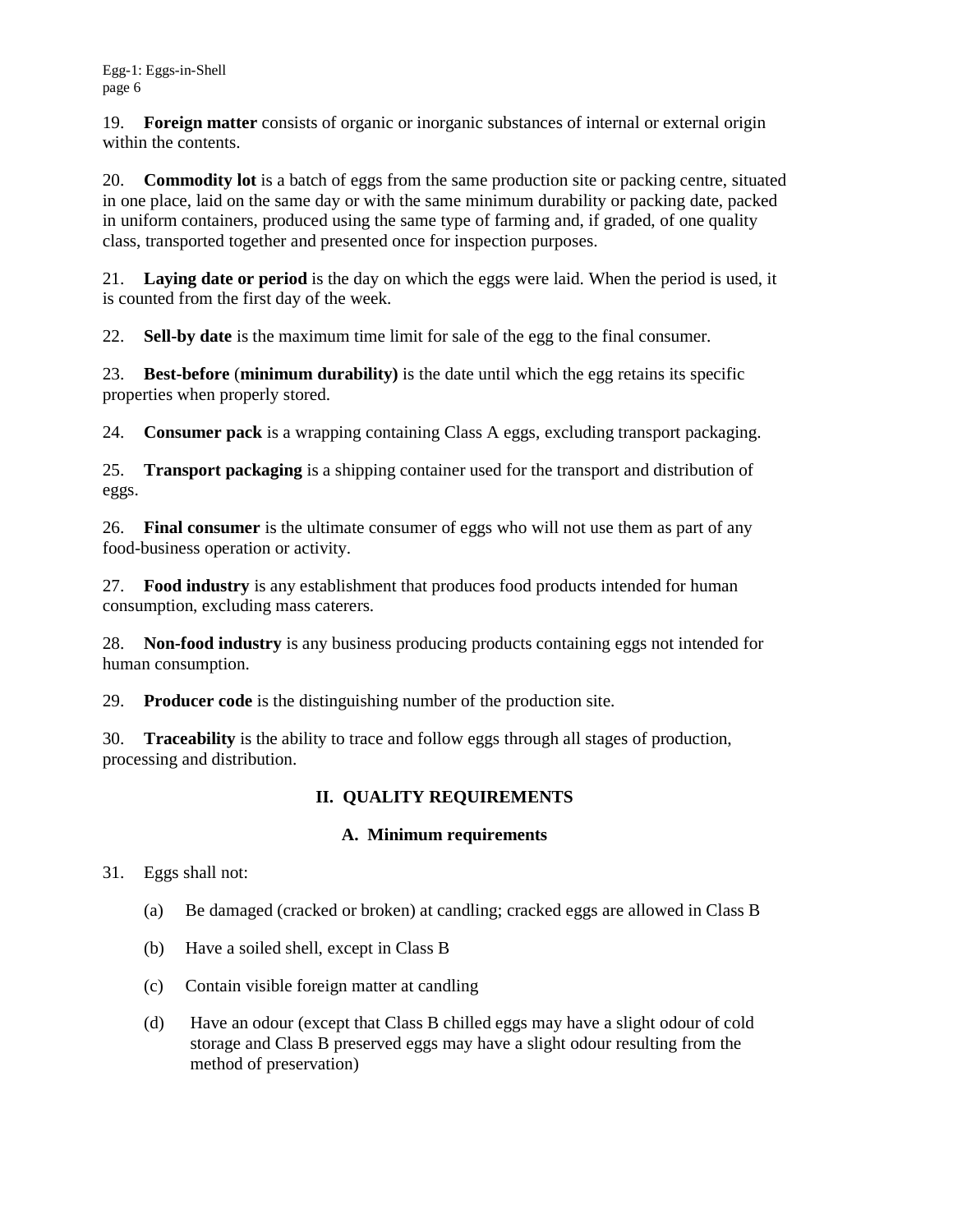(e) Have surface moisture.

32. The following sections set out the requirements that can be specified by the purchaser of edible eggs, together with the UNECE codes to be used.

33. Additional requirements not accounted for in the code (e.g. if code 9 "other" is used) or that provide additional clarification of the product or packing description shall be agreed on between buyer and seller and documented appropriately.

#### **B. Classification**

34. Eggs are divided into two classes:

**Class A** or "fresh" eggs are for direct human consumption and for use in food or non-food industries.

**Class B** eggs are for use in food or non-food industries.

#### **C. Class A**

35. Class A is divided into two quality categories:

**Class A, Extra fresh.** Products in this category should be of superior quality, be graded, marked and packed within four days of laying, and have the following characteristics:

- (a) Shell and cuticle normal shape, clean and undamaged
- (b) Air space not more than 4 mm in height at the time of packing, immobile
- (c) Yolk visible on candling as a shadow only, without clearly discernible outline, slightly mobile upon turning the egg, and returning to a central position
- (d) White clear, clean and translucent
- (e) Germ imperceptible development
- (f) Sell-by date no more than nine days after the egg is laid.

**Class A, category I.** Products in this category should be of good quality, be graded, marked and packed within 10 days of laying, and have the following characteristics:

- (a) Shell and cuticle normal shape, clean and undamaged
- (b) Air space not more than 6 mm in height, immobile or allowing only slight movement
- (c) Yolk visible on candling as a shadow only, without clearly discernible outline, slightly mobile upon turning the egg, and returning to a central position
- (d) White clear, clean and translucent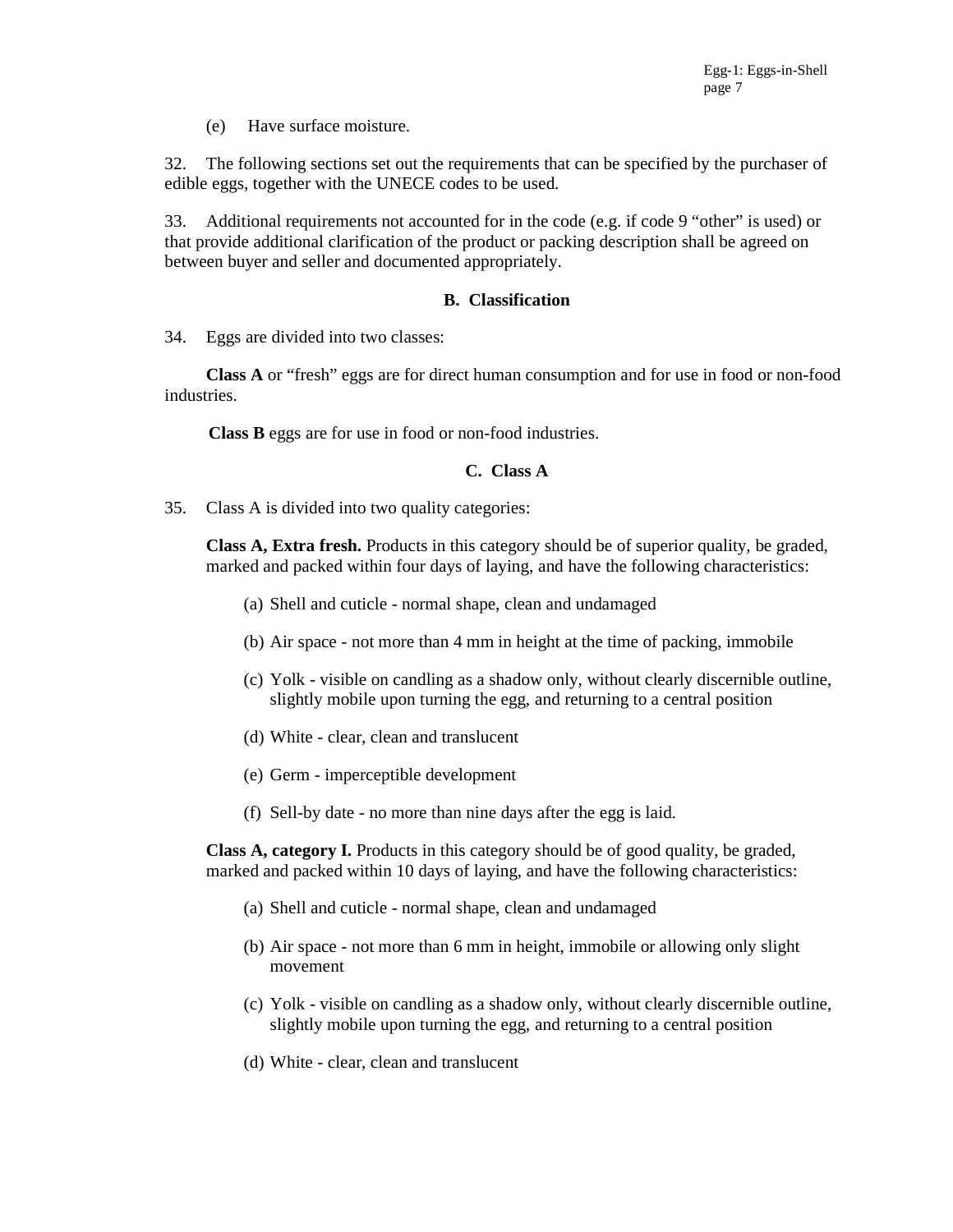- (e) Germ imperceptible development
- (f) Sell-by date no more than 21 days after the egg is laid.
- (g) Best-before (minimum durability) date no more than 28 days from the day of laying.

36. Class A eggs should be kept and transported at a constant temperature and not refrigerated in premises artificially maintained at a temperature  $\lt + 5^{\circ}$ C before their sale to the final consumer. Refrigeration does not include eggs stored at temperatures  $\lt$  +  $5^{\circ}$ C for not more than 24 hours during transport or in distribution premises for not more than 72 hours.

37. Class A eggs are not preserved; they are not washed or dry cleaned in order to avoid damaging the shell and cuticle.

38. Class A eggs which have lost the above-mentioned characteristics may be downgraded to Class B.

# **D. Class B**

39. Class B eggs are those that do not meet the requirements for Class A. Class B eggs have the following characteristics:

- (a) Shell normal shape, undamaged, slight soiling and may show slight deformations. The shell must be free of blood rings and the contents must not be soiled. Where appropriate national regulations exist and there is agreement between buyer and seller, soiled eggs may be washed and sanitized by special methods so long as this does not affect their quality
- (b) Air space not more than 9 mm in height; a mobile cavity up to ½ of the length of the egg is permissible
- (c) Yolk visible on candling, slightly flattened and mobile
- (d) White half-translucent
- (e) Germ imperceptible development.

40. Class B cracked eggs can be used for food and non-food industry purposes within one day of delivery at the processing plant and shall be kept chilled at a temperature  $\geq 0$  and  $\lt +5$  C.

41. The quality grade code is as follows: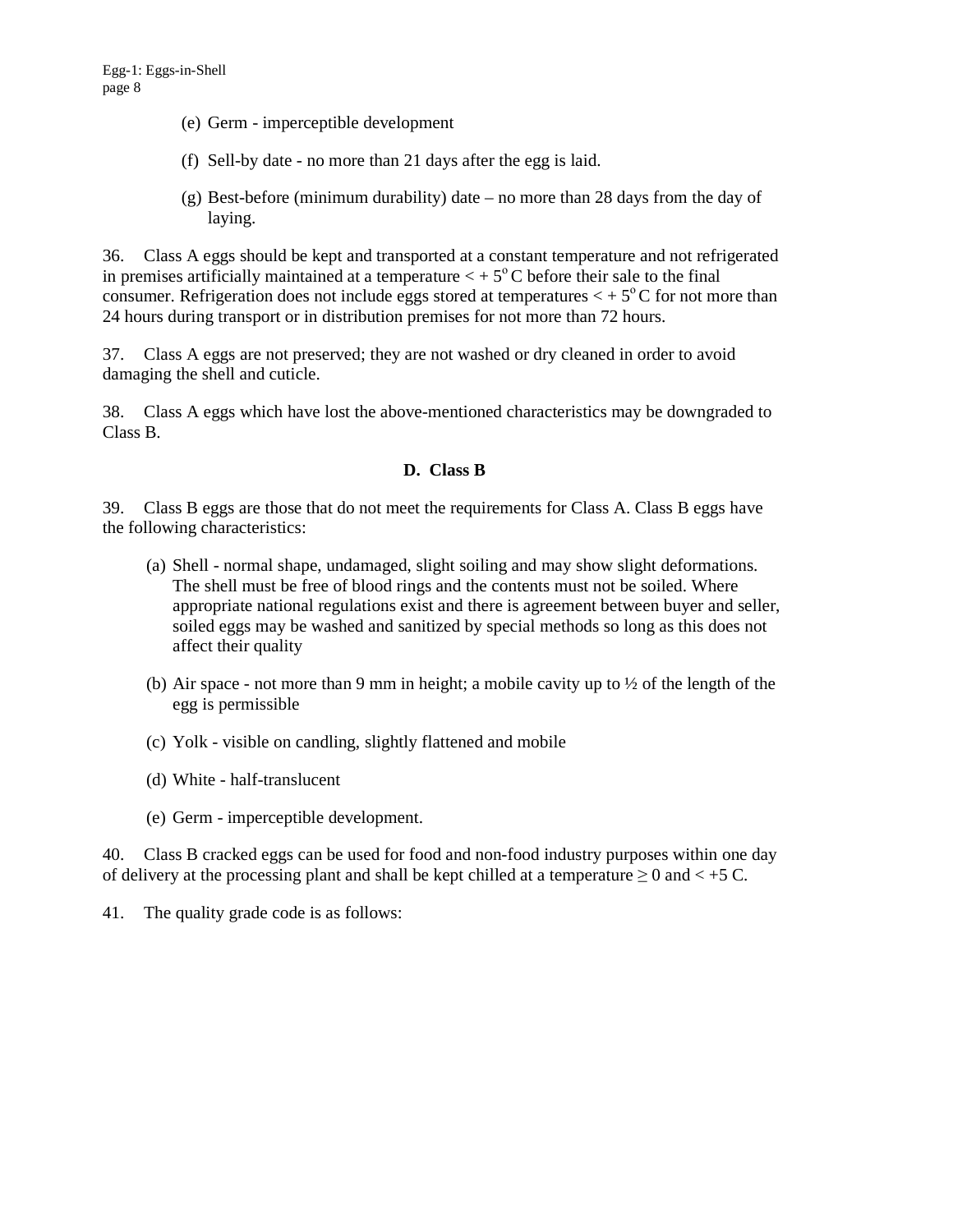| <b>Quality code</b> | <b>Class/Category</b>                                       | <b>Description</b>                                 |  |
|---------------------|-------------------------------------------------------------|----------------------------------------------------|--|
| (data field 3)      |                                                             |                                                    |  |
|                     |                                                             | Not specified                                      |  |
|                     | Class A, Extra fresh                                        | High-quality product for direct human consumption, |  |
|                     |                                                             | for food or non-food industries                    |  |
| $\mathfrak{D}$      | Class A, Category I                                         | Good-quality product for direct human consumption, |  |
|                     |                                                             | for food or non-food industries                    |  |
| 3                   | Class B                                                     | Product for use in food or non-food industries     |  |
| $4 - 8$             | Codes not used                                              |                                                    |  |
| 9                   | Other quality level or system agreed between buyer<br>Other |                                                    |  |
|                     |                                                             | and seller                                         |  |

42. The quality level should conform to the legislation of the importing country. If such legislation does not exist, the definition of the quality level should be agreed between buyer and seller.

# **III. WEIGHT**

43. Class A eggs are graded according to weight into categories XL, L, M or S, as indicated below:

|                               |                  | <b>Description</b>   |                                    |                                              |  |
|-------------------------------|------------------|----------------------|------------------------------------|----------------------------------------------|--|
| Weight code<br>(data field 4) | Category         | Weight of egg, g     | Minimum weight<br>per 100 eggs, kg | <b>Minimum</b><br>weight per 360<br>eggs, kg |  |
| 0                             | Not specified    |                      |                                    |                                              |  |
|                               | XL - Extra large | $\geq$ 73            | 7.4                                | 26.64                                        |  |
| $\overline{2}$                | L - Large        | $\geq 63$ and $< 73$ | 6.4                                | 23.04                                        |  |
| 3                             | M - Medium       | $\geq$ 53 and < 63   | 5.4                                | 19.44                                        |  |
| 4                             | S - Small        | Less than 53         | No minimum                         | No minimum                                   |  |
| $5-9$                         | Not used         |                      |                                    |                                              |  |

44. Class B eggs do not have to be graded according to weight.

### **IV. PROCESSING**

45. Class B eggs may be artificially refrigerated or preserved by various methods, as categorized below: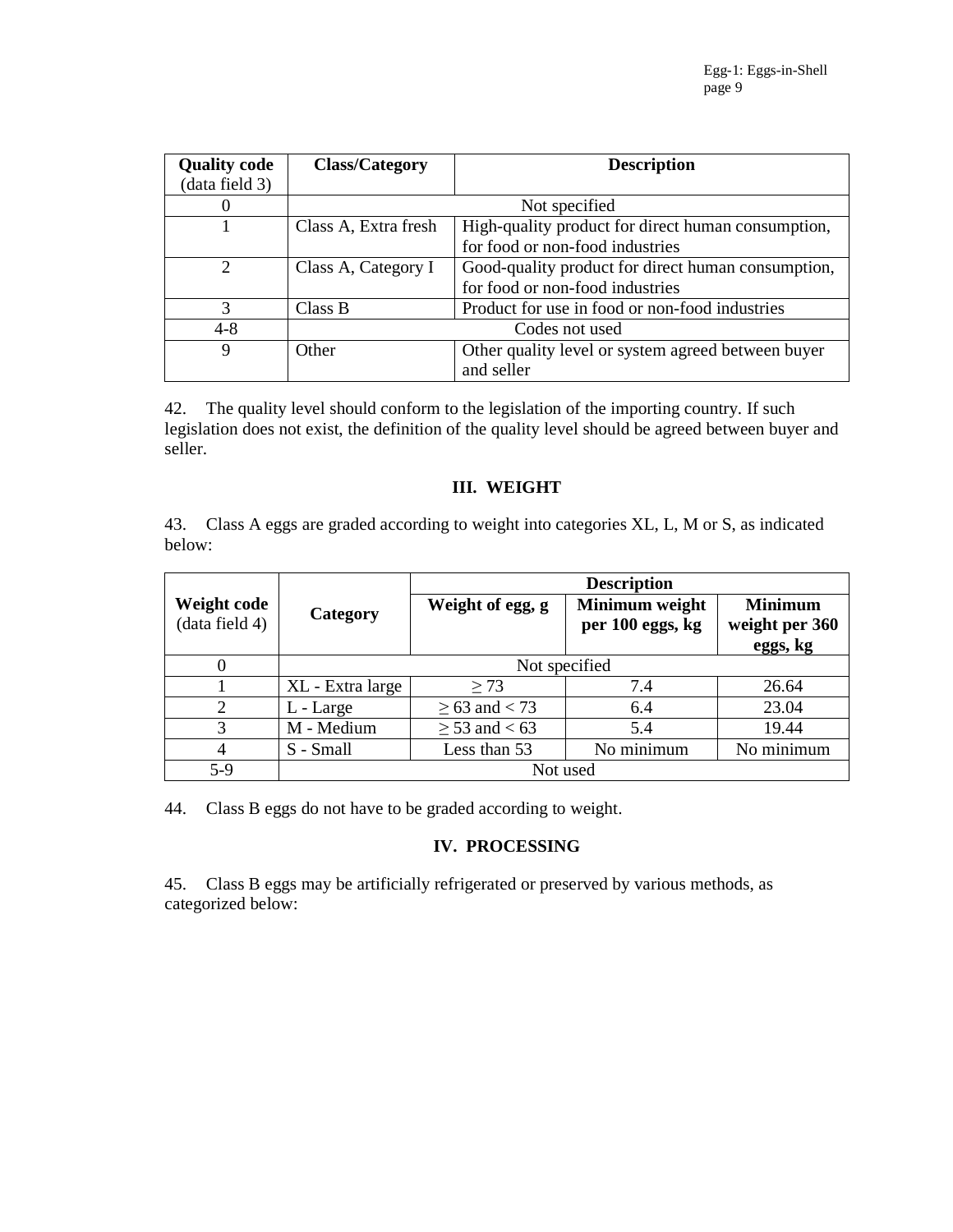| <b>Processing code</b><br>(data field 5) | Category         | <b>Description</b>                                                                            |
|------------------------------------------|------------------|-----------------------------------------------------------------------------------------------|
|                                          |                  | Not specified                                                                                 |
|                                          | Not processed    | Not processed                                                                                 |
|                                          | Chilled          | Product refrigerated and stored at a<br>temperature $\geq 0^{\circ}$ C and $\lt +5^{\circ}$ C |
|                                          | Preserved method | Specific preservation method agreed<br>between buyer and seller                               |
| 4-9                                      |                  | Codes not used                                                                                |

# **V. PRODUCTION HISTORY**

# **A. Traceability**

46. To meet the purchaser requirements concerning production history, a traceability system must be in place, based on a verifiable method for identifying products or commodity lots at all stages of production. Traceability records should be able to substantiate the claims being made, and the procedures used to certify conformity must be in accordance with the provisions concerning conformity-assessment requirements in chapter IX.

# **B. Production system**

47. The purchaser may specify a production system:

| <b>Production system</b> | Category <sup>4</sup>             | <b>Description</b>                                  |
|--------------------------|-----------------------------------|-----------------------------------------------------|
| code (data field 6)      |                                   |                                                     |
|                          |                                   | Not specified                                       |
|                          | Free-range                        | Hens kept in free-range                             |
| 2                        | Barn-housed                       | Hens kept in barns                                  |
| 3                        | Hens kept in cages<br>Cage-housed |                                                     |
| 4                        | Organic $5$                       | Hens kept in accordance with the organic farming    |
|                          |                                   | regulations in force in the importing country       |
| $5 - 8$                  |                                   | Codes not used                                      |
| 9                        | Other                             | Can be used to describe any other production system |
|                          |                                   | agreed between buyer and seller                     |

<sup>&</sup>lt;sup>4</sup> The production system indicated on the labelling should conform to legislation of the importing country.

<sup>&</sup>lt;sup>5</sup> Organic production systems include specific feeding systems. The option "organic" is therefore not repeated under feeding system.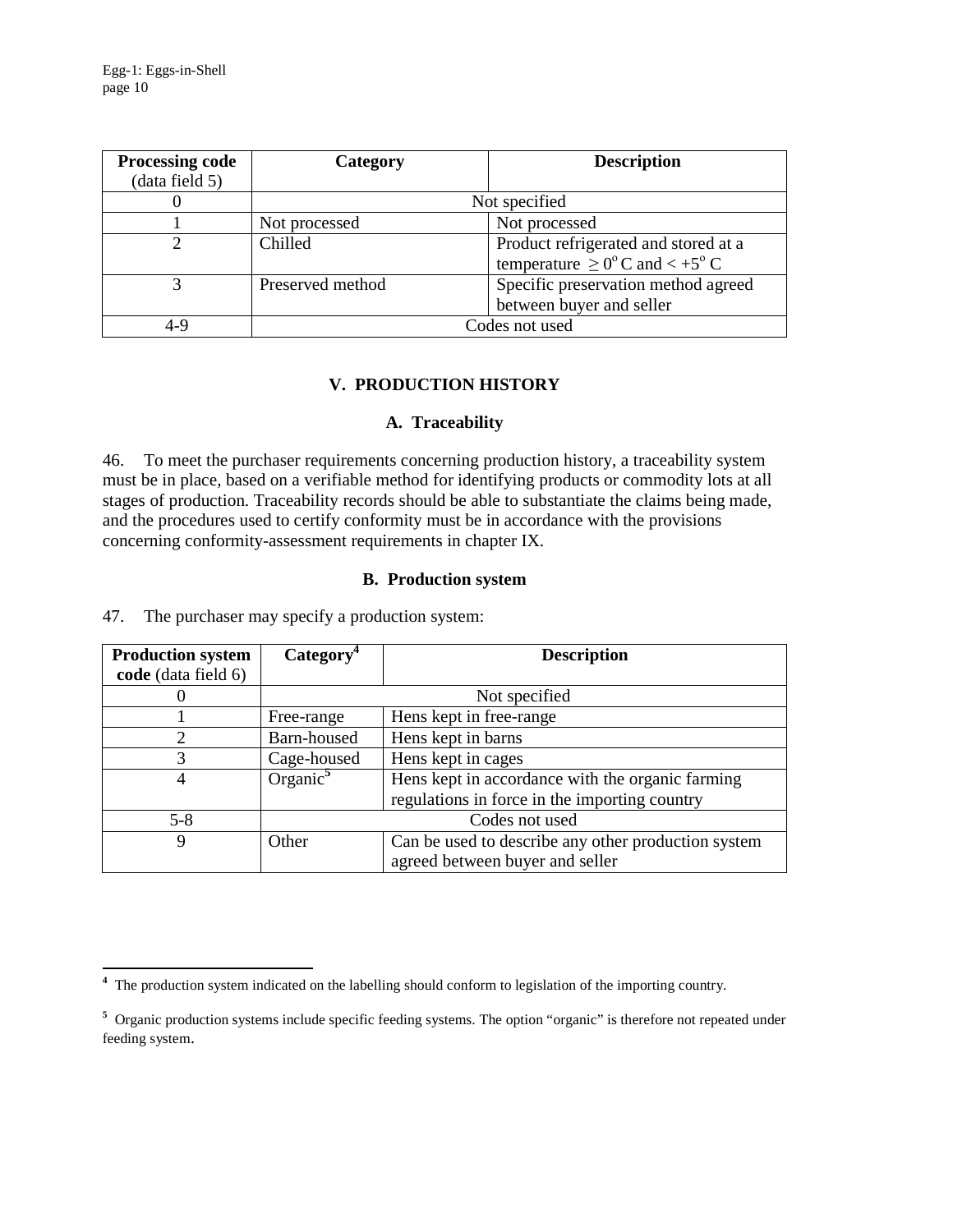#### **C. Feeding system**

48. The purchaser may specify a feeding system, which must be in conformity with the regulations in force in the importing country. If no such regulations exist, the feeding system shall be agreed between buyer and seller.

| <b>Feeding system code</b> | <b>Description</b>                        |
|----------------------------|-------------------------------------------|
| (data field 7)             |                                           |
| $00\,$                     | Not specified                             |
| 01                         | Conventional                              |
| $02-09$                    | Codes not used                            |
| 10                         | FM free                                   |
| 11                         | FM & IAO free                             |
| 12                         | FM, IAO & GP free                         |
| 13                         | FM, IAO, GP & GMO free                    |
| 14                         | FM & GP free                              |
| 15                         | FM, GP & GMO free                         |
| 16                         | FM & GMO free                             |
| 17-29                      | Codes not used                            |
| 30                         | IAO free                                  |
| 31                         | IAO & GP free                             |
| 32                         | IAO & GMO free                            |
| 33                         | IAO, GP & GMO free                        |
| 34-49                      | Codes not used                            |
| 50                         | GP free                                   |
| 51                         | GP & GMO free                             |
| 52-59                      | Codes not used                            |
| 60                         | GMO free                                  |
| 61-98                      | Codes not used                            |
| 99                         | Can be used to describe any other feeding |
|                            | system agreed between buyer and seller    |

- FM free Free from fish meal.
- IAO free Free from ingredients of animal origin.
- GP free Free from growth promoters. Growth promoters include antibiotics other than those prescribed for veterinary purposes and for which a period of suspension must be provided by the exporting and the importing country regulations.
- GMO free Free of products derived from genetically modified organisms.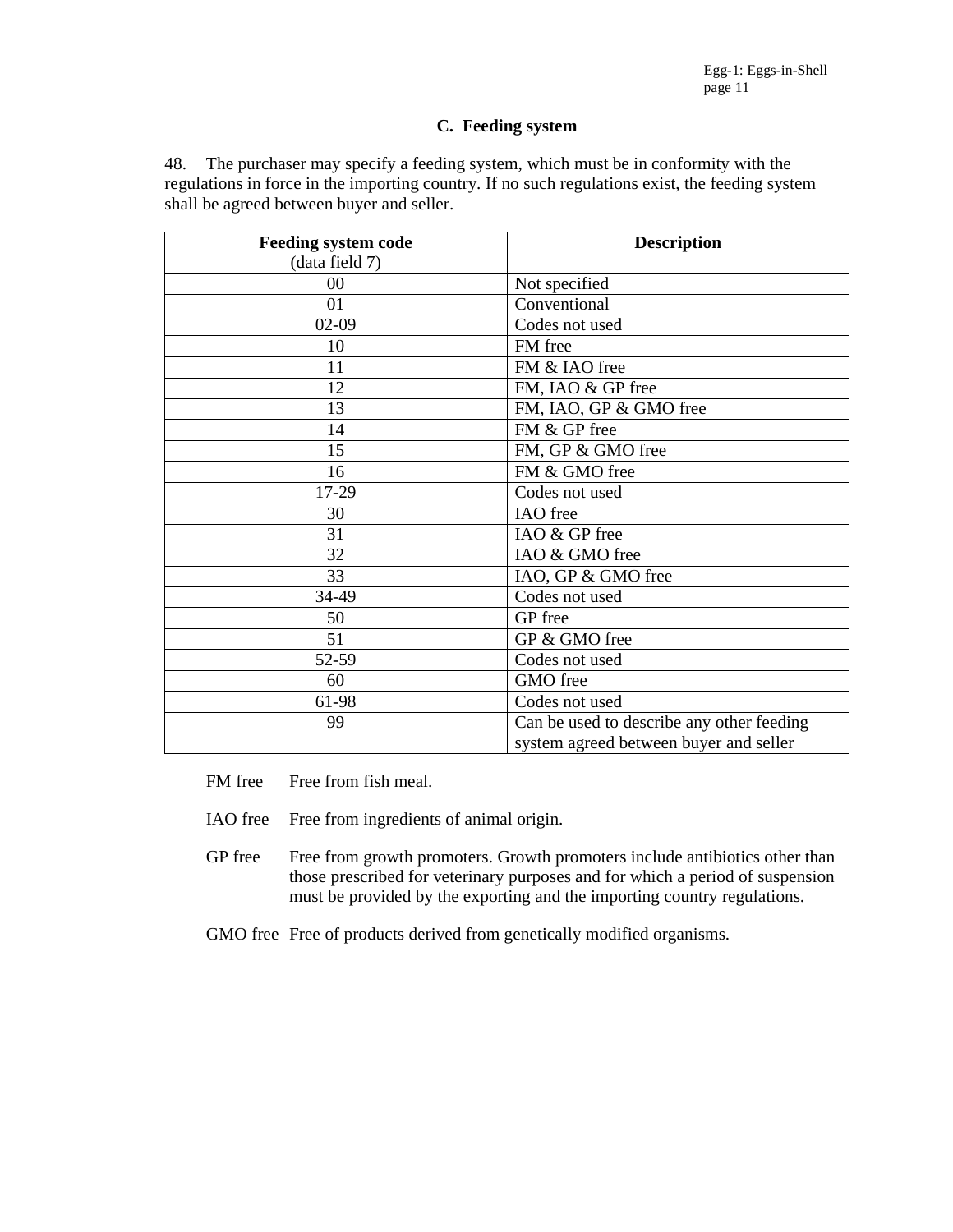Egg-1: Eggs-in-Shell page 12

#### **VI. PRODUCT MARKING**

49. Product marking should be in conformity with the Codex Alimentarius codes and standards**<sup>6</sup>** .

# **A. Marking of eggs**

50. Importing-country regulations shall be used to define the marking and traceability requirements by the exporting country.

51. The marking on eggs shall be clear, indelible and resistant to heat. The products used shall comply with the national regulations of the importing country in respect of colouring matter that may be used in foodstuffs intended for human consumption.

52. Class A eggs shall be marked, before leaving the production site or in the first packing station, with the producer code,<sup>7</sup> which includes: the production system code (see chapter  $V$ , section B), the ISO 3166 two-letter code of the country of origin<sup>8</sup> and the national code of the production site.

53. Markings for Class A eggs may also include information on:

- (a) Quality class and category
- (b) Weight grade.

-

54. The distinguishing mark for Class A eggs may consist of the Roman letter "A" at least 5 mm high. The weight grade of Class A eggs may be indicated by the corresponding letters, between 2 and 3 mm high, of the weight categories. It may be supplemented by the corresponding weight ranges.

55. The following is an example of a marking of a Class A egg with "XL" weight grade

 $A_{XL}$ 

56. For Class B eggs the marking is made on shipping packs.

**<sup>6</sup>** Joint FAO/WHO Codex Alimentarius Commission Code of Hygienic Practice for Eggs and Egg Products, CAC/RCP 15-1976, adopted 1976, amendments 1978, revision 2007. Codex General Standard for the Labelling of Prepacked Foods, CODEX STAN 1-1985 (Rev. 1-1991).

<sup>&</sup>lt;sup>7</sup> In European Union Member States, the content of the producer code is regulated by Commission Directive 2002/4/EC.

<sup>&</sup>lt;sup>8</sup> In this standard, the term "country of origin" is reserved to indicate that production, grading and packing have taken place in the same country.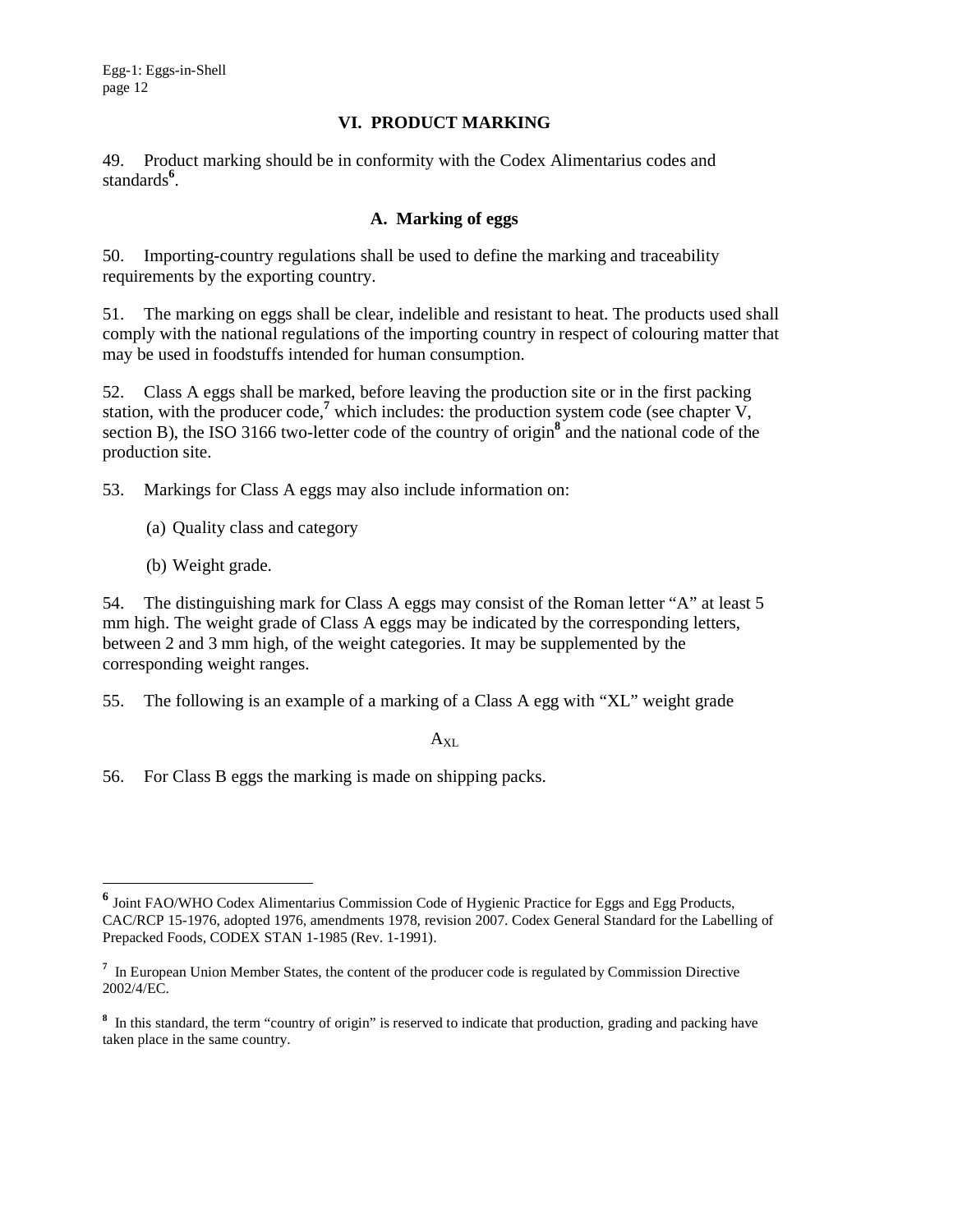#### **B. Information on transport packaging**

57. Without prejudice to the national requirements of importing countries, transport packaging must bear on the outer surface in easily visible and clearly legible type the following particulars, which should remain on the transport packaging until removal of eggs for immediate grading, marking, packing or further processing:

- (a) Country of origin, producer's name and physical address (e.g. street/city/region/postal code and, if different from the country of origin, the country)
- (b) Producer code and packing-centre code
- (c) Number of eggs, weight category and/or their weight
- (d) Laying date or period
- (e) Date of dispatch
- (f) The wording "chilled eggs" for chilled eggs
- (g) The wording "preserved eggs" for preserved eggs
- (h) The wording "industrial eggs" for eggs not intended for human consumption nor for food industry.

58. For Class B, including chilled, preserved and industrial eggs, it is recommended that a band or label be affixed to the packaging so as to make it immediately obvious that the eggs are not fit for direct human consumption.

#### **C. Information on consumer packs**

59. Without prejudice to the national requirements of importing countries, consumer packs must bear on the outer surface in easily visible and clearly legible type the following particulars:

- (a) Country of origin
- (b) Producer code
- (c) Packing centre code
- (d) Quality grade; packs should be identified either by the words "Class A" or the letter "A", whether alone or in combination with the word "fresh"
- (e) Number of eggs packed
- (f) Weight grade
- (g) Laying date or period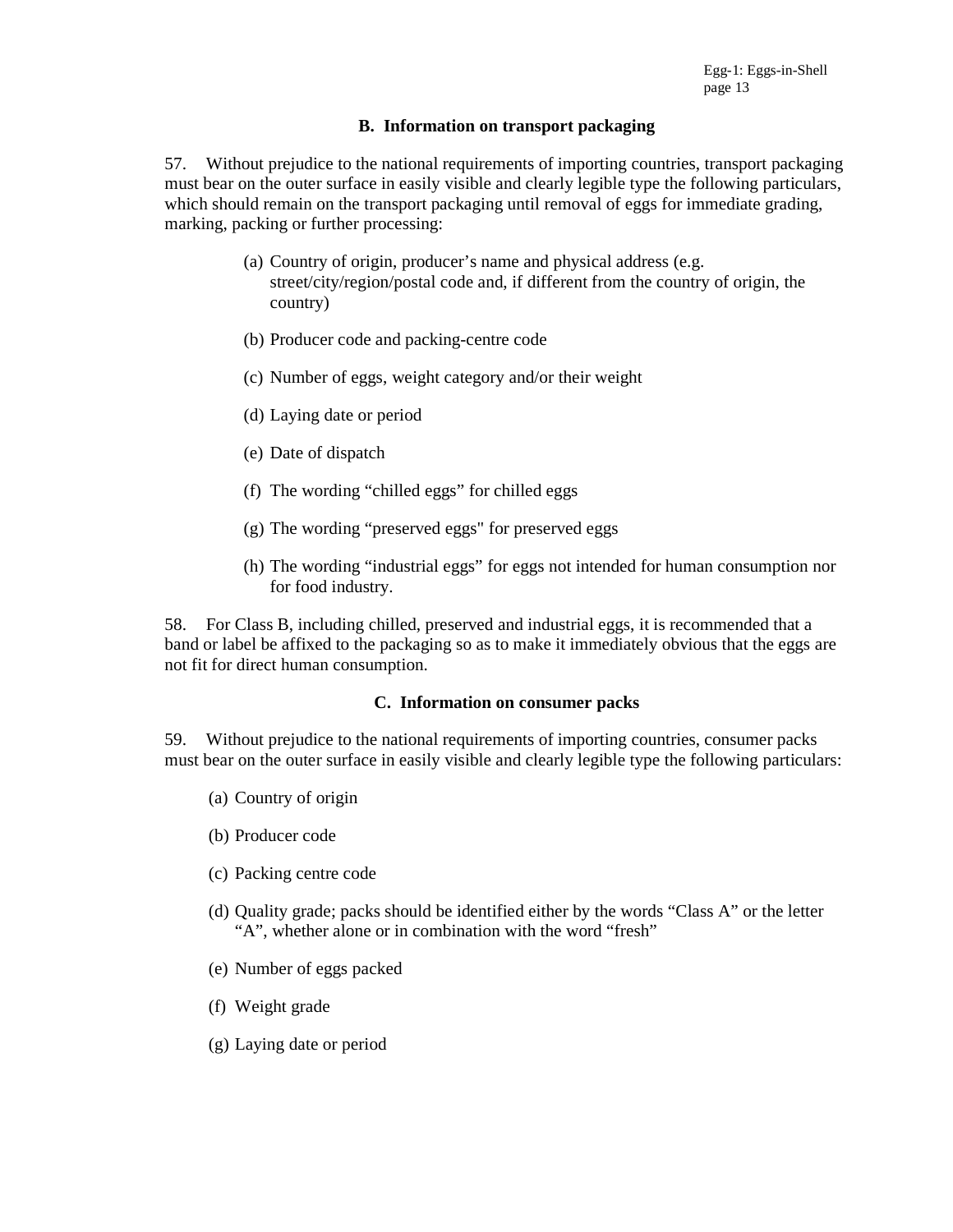- (h) Sell-by date
- (i) Best-before date (minimum durability) shall be marked at the time of packing
- (j) Farming method
- (k) Special storage conditions, e.g. an indication advising consumers to keep eggs chilled after purchase.

60. The words "Extra" or "Extra fresh" may be used as an additional quality indication on packs containing Class A eggs until the ninth day after laying. The packaging must be sealed with a band bearing the words "Extra" or "Extra fresh". The band must be removed nine days after the date on which the eggs were laid and must not obscure any of the marking or damage it when the pack is opened. Optional methods for sealing the container may be approved by the importer to maintain the integrity of the sealed package.

61. The meaning of the producer code must be explained in or inside the transport packaging and the consumer pack.

# **VII. TOLERANCES**

# **A. Quality tolerances**

62. For Class A eggs, not more than 5 per cent of eggs in the commodity lot at the packing stage, and not more than 7% at later stages, which do not meet the requirements for this class are permissible. No allowance shall be made for the height of the air space in "Extra" or "Extra fresh" eggs at the time of packing or import.

# **B. Weight tolerances**

63. For each weight grade indicated when packing a commodity lot, not more than 10 per cent of eggs of weight grades adjacent to that marked on the packing are permissible, provided that not more than 5 per cent of eggs from the grade below the lower adjoining grade are included.

#### **C. Marking tolerances**

64. Not more than 20 per cent of the eggs with marks that are illegible is allowed in the checking of commodity lots.

# **VIII. PROVISIONS CONCERNING PACKING, STORING AND TRANSPORT**

65. Packaging, including consumer packs, must be made from impact-resistant material, must be dry, clean and undamaged, and should protect the eggs from foreign odours and reduce the risk of deterioration of various quality parameters. They shall not be used more than once.

66. Fresh eggs shall be stored in clean, dry premises free from foreign odours, at a temperature of  $\ge$  + 5° C and  $\lt$  + 20° C and relative humidity of between 85 and 88 per cent.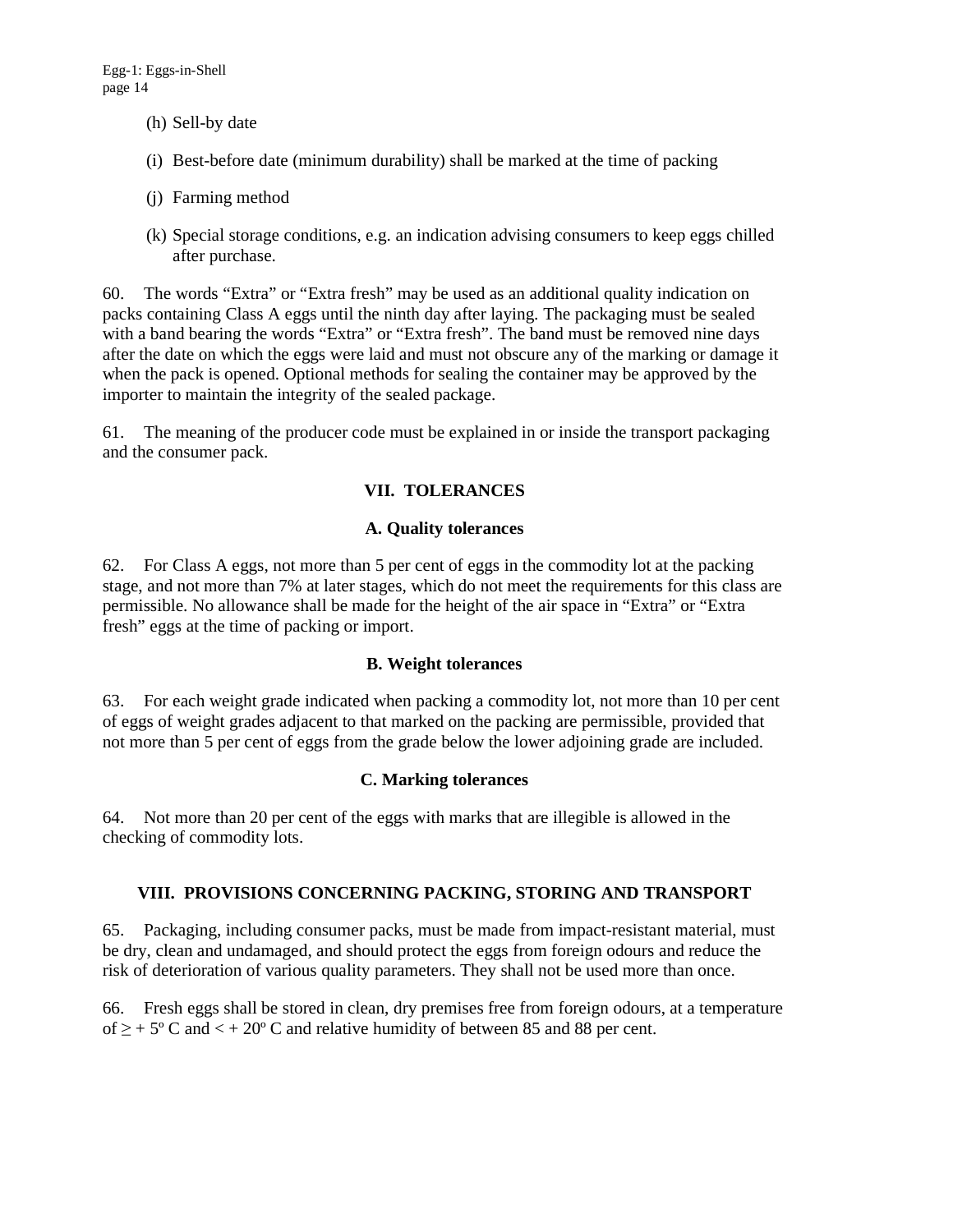67. Chilled eggs must be stored in premises with an artificially maintained temperature of  $\geq 0^{\circ}$ C and  $\lt$  +5 $\degree$  C. The minimum durability of 60 days from the day of laying should correspond to the relative humidity of 70 per cent. The minimum durability of 90 days should correspond to the relative humidity of 85-88 per cent.

68. Best-before (minimum durability) dates and storage conditions for preserved eggs shall be agreed between the buyer and the seller.

69. Eggs in transport should be protected from soiling and extraneous odours and should be well protected from physical shocks, weather conditions and light.

70. Eggs should be protected from changes in temperature during transport and storage.

71. Storage conditions prior to dispatch and the equipment used for transportation shall be appropriate to the physical and, in particular, the thermal condition of the eggs and shall be in accordance with the requirements of the importing country. Attention is drawn to the provisions of the UNECE Agreement on the International Carriage of Perishable Foodstuffs and on the Special Equipment to be Used for Such Carriage (<www.unece.org/trans/main/wp11/atp.html>).

# **IX. PROVISIONS CONCERNING CONFORMITY-ASSESSMENT REQUIREMENTS**

72. The purchaser may request third-party conformity assessment of specified requirements. In such cases, the name of the third-party certifying authority and the assessment requirements that will be used must be agreed upon by the buyer and seller.

73. The third-party certification authority will provide a written report to the contractor that states assessment observations for each agreed element.

74. The assessment may be limited in scope or it may be comprehensive to assess conformance to the requirements identified in this standard or other specified standards.

| <b>Conformity-assessment</b> | Category                             |
|------------------------------|--------------------------------------|
| code (data field 18)         |                                      |
|                              | Not specified                        |
|                              | Specified standard                   |
|                              | Specified standard element(s)        |
|                              | Specified combined standard elements |
| 4-8                          | Codes not used                       |
|                              | <b>Other</b>                         |

# **X. UNECE CODE FOR PURCHASER REQUIREMENTS FOR EGGS**

#### **A. Definition of the Code**

75. The UNECE Code for Purchaser Requirements for Edible Eggs has seven fields and 20 digits (11 digits unused) and is a combination of the codes defined in chapters I-IX.